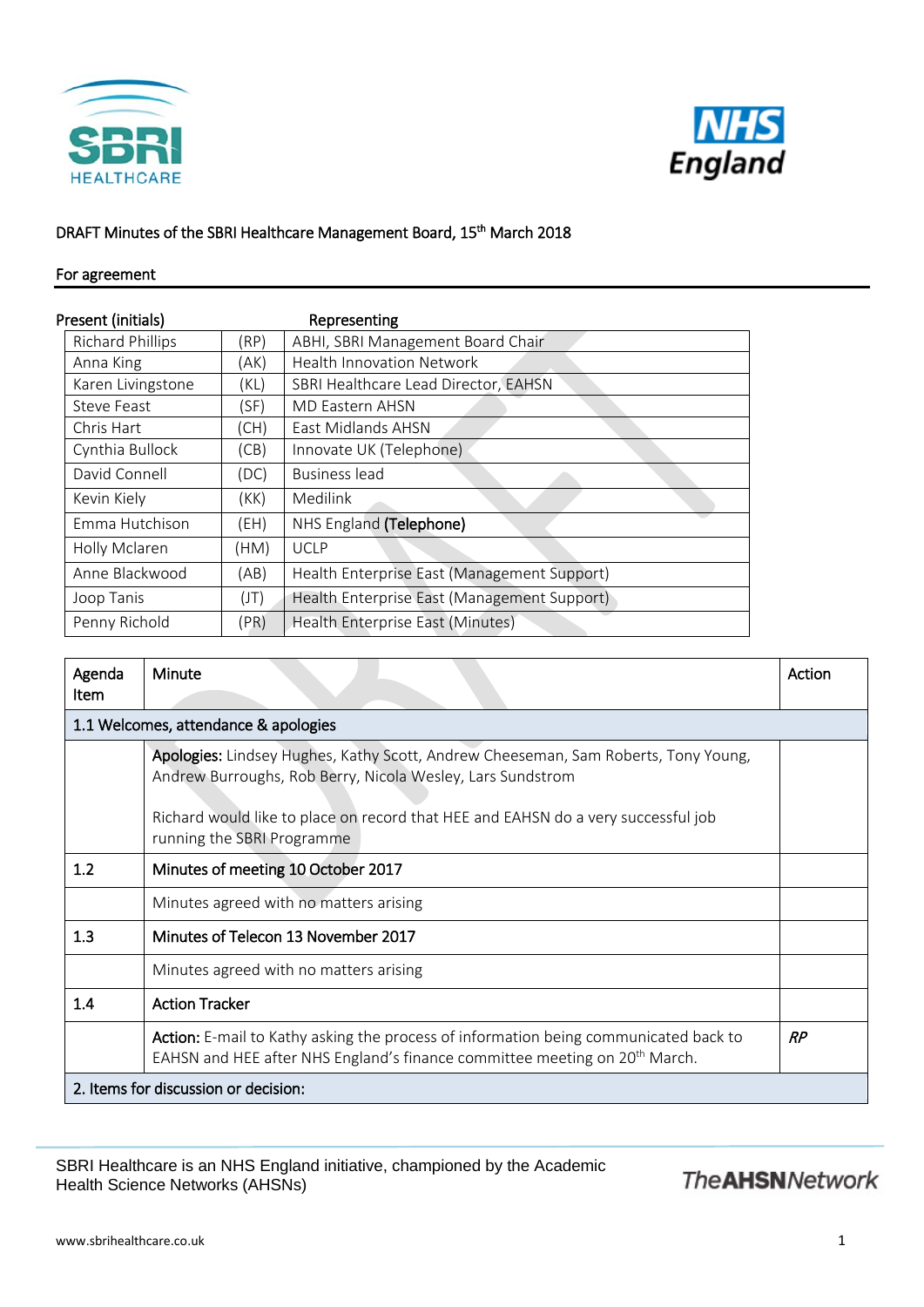| Governance review - see action tracker Agenda Item 1.4                                                                                                                                                                                                                                                                                                                              |    |
|-------------------------------------------------------------------------------------------------------------------------------------------------------------------------------------------------------------------------------------------------------------------------------------------------------------------------------------------------------------------------------------|----|
| KL summarised the outcomes and actions from the Governance review.                                                                                                                                                                                                                                                                                                                  |    |
| KL presented to the SBRI Board that collectively it should put forward recommendations<br>to NHS England regarding their next steps in the procurement process. With the<br>knowledge and successful criteria that has been built over the entirety of the programme<br>the board is best placed to help with the writing of the retendering process and the<br>selection criteria. |    |
| The Board recommends that the SBRI programme always sit within the NHS space. The<br>Programme is unique in Its connection to the end users.                                                                                                                                                                                                                                        |    |
| Would be useful for Richard as chair man to discuss concerns and offer recommendations<br>to NHS England. The Board have a strong desire to communicate the current success<br>criteria                                                                                                                                                                                             |    |
| Action: Richard to e-mail Kathy and Sam to talk about and plan a discussion where the<br>board can share their knowledge and expertise on the programme.                                                                                                                                                                                                                            | RP |
| Action: Success Criteria drafted for new management contract including actions from the<br>governance review.                                                                                                                                                                                                                                                                       | KL |
| There is currently no formal commitment for all AHSN's to be involved with the SBRI<br>programme, Board suggests this is written into the new tender. Unpopular views have<br>developed, regarding the programme, among those AHSN's with low or no engagement<br>with it.                                                                                                          |    |
| 2018-19 Business plan                                                                                                                                                                                                                                                                                                                                                               |    |
| KL presented Business plan 2018-19                                                                                                                                                                                                                                                                                                                                                  |    |
| AB Presented slide deck detailing ongoing talks regarding an SBRI Cross Border Call<br>around Healthy Cities. A workshop has been arranged on the 16 <sup>th</sup> April to discuss and<br>define the theme with focus on the potential customer.                                                                                                                                   |    |
| Board urges those involved in planning this call to steer away from vague themes and<br>pinpoint customer unmet needs.                                                                                                                                                                                                                                                              |    |
| DC suggests that the current team and the current processes should be used to run this<br>cross-border call.                                                                                                                                                                                                                                                                        |    |
| Action: Include in the 5-year business plan, highlighting to NHS England, key aspects such<br>as Customer Focus, Phase 3, AHSN support for adoption & spread etc                                                                                                                                                                                                                    | KL |
| 2018-19 Theme identification                                                                                                                                                                                                                                                                                                                                                        |    |
| KL presented Theme Identification paper.                                                                                                                                                                                                                                                                                                                                            |    |
| Action: Send excel of themes to Commercial Directors group to Shortlist top 5.                                                                                                                                                                                                                                                                                                      | KL |
| Can we have a wild card element?                                                                                                                                                                                                                                                                                                                                                    |    |
|                                                                                                                                                                                                                                                                                                                                                                                     |    |

SBRI Healthcare is an NHS England initiative, championed by the Academic Health Science Networks (AHSNs)

## **The AHSN Network**